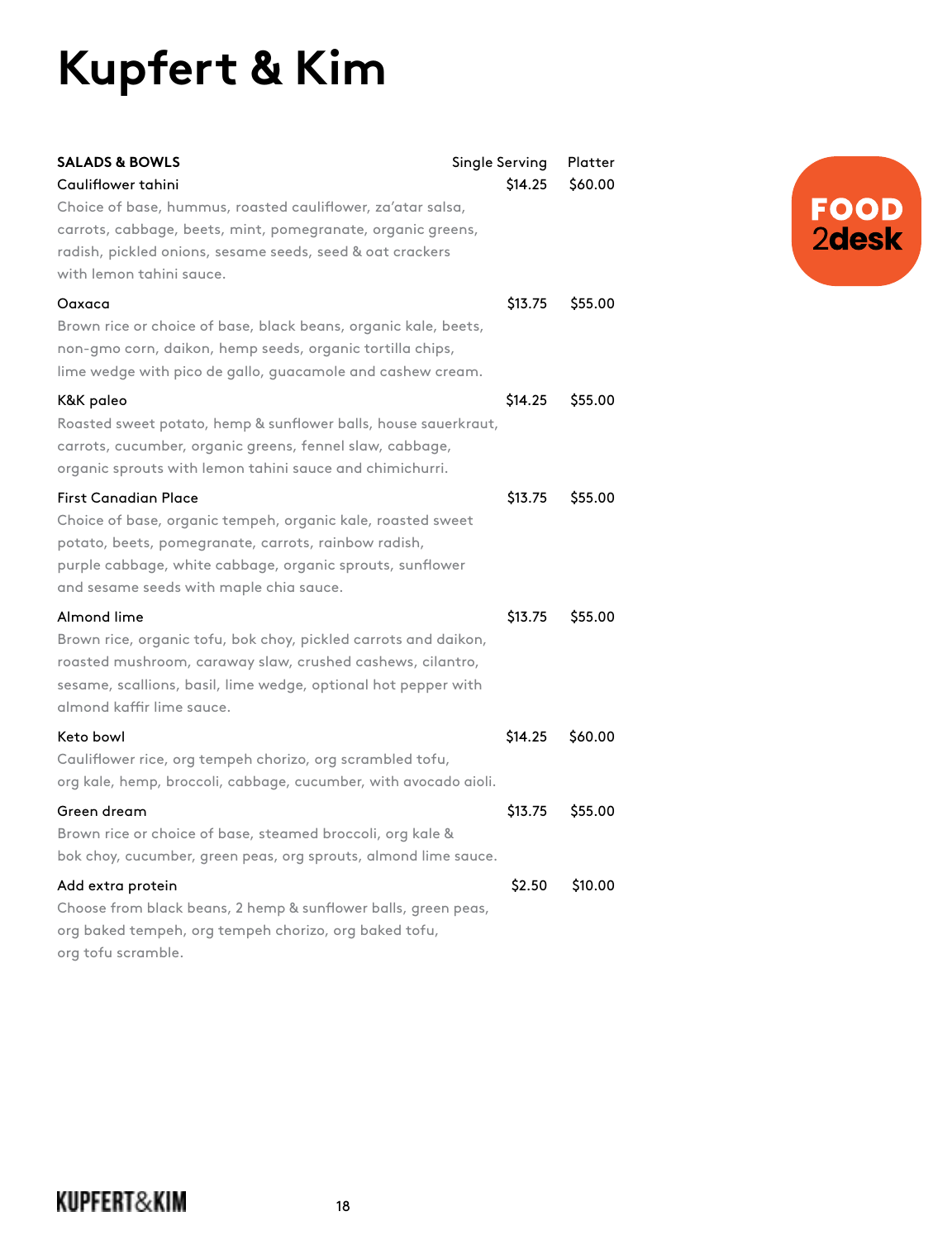## 416 601 1333 [SOHRAB@KUPFERTANDKIM.COM](mailto:sohrab@kupfertandkim.com)

| <b>SALAD BAR</b>                                                   | Single Serving     |
|--------------------------------------------------------------------|--------------------|
| Minimum order of 8 servings.                                       | S <sub>13.75</sub> |
| <b>Bases (choose 2):</b> organic kale, organic greens, brown rice, |                    |

organic quinoa.

Proteins (choose 2): black beans, hemp & sunflower balls, organic scrambled tofu, organic baked tofu, organic baked tempeh.

Toppings (choose 6): bok choy, roasted cauliflower (+1), roasted mushrooms, roasted sweet potato, blueberries, beets, broccoli, red cabbage, white cabbage, caraway slaw, carrots, non-GMO corn, cucumber, daikon, fennel slaw, organic greens, guacamole (+2), hummus, organic kale, kimchi, red radish, watermelon radish, pico de gallo, za'atar salsa.

Garnishes (choose 4): almonds, cashews, cranberries, herb mix, hemp seeds, pickled onion, min, pickled jalapeno, pumpkin seeds, pomegranate, sesame seed, sunflower seeds, organic sprouts, scallions, Thai pickle, sauerkraut, sunflower parmesan, tortilla chips, za'atar spice.

Sauces (choose 2): almond lime sauce, lemon tahini dressing, chimichurri, pesto, house vinaigrette, maple chia dressing, lemon & olive oil.

| Additional protein      | \$2.50 |
|-------------------------|--------|
| Additional base         | \$2.50 |
| <b>Additional sauce</b> | \$2.00 |
| Additional topping      | \$1.00 |

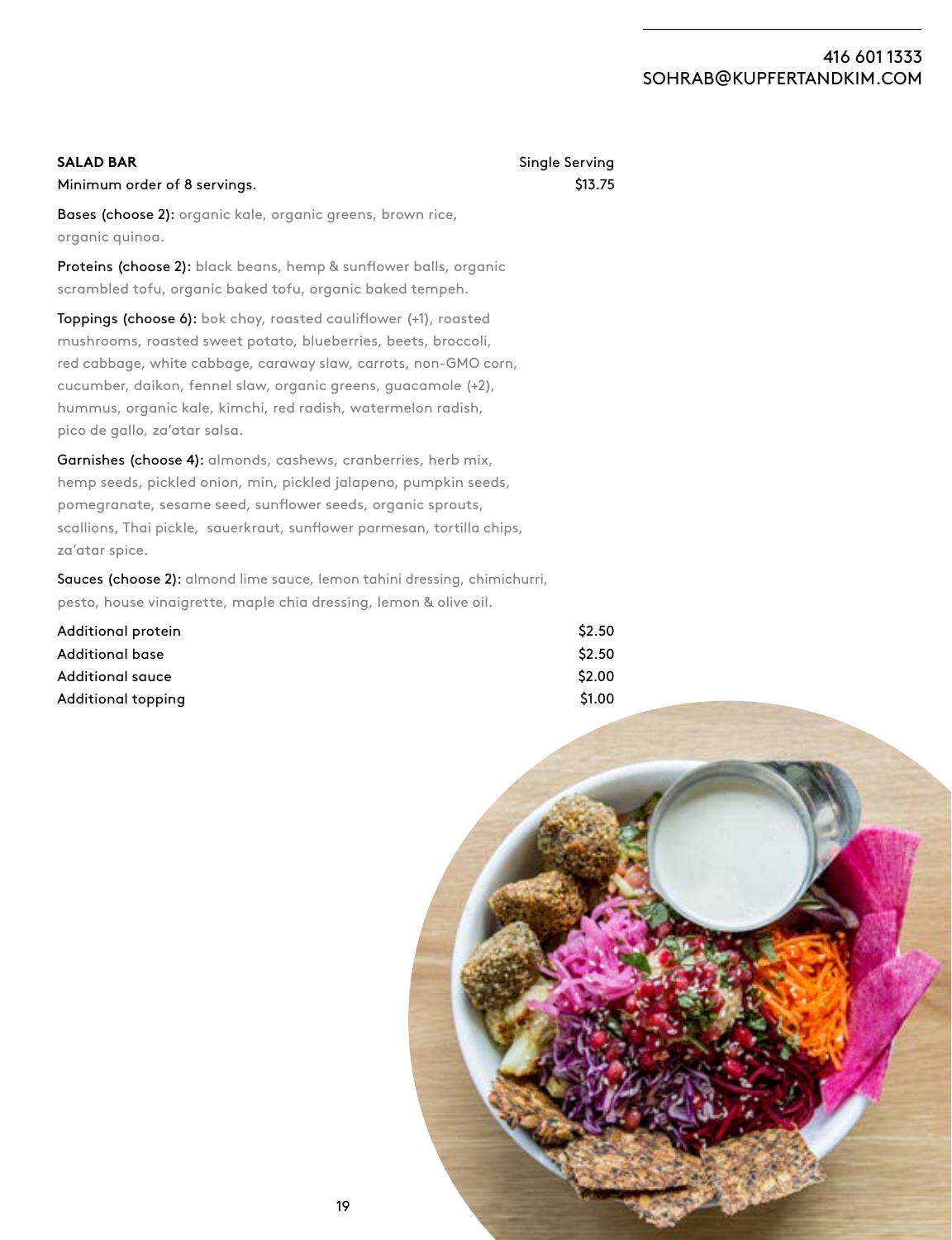## 416 601 1333 S[OHRAB@KUPFERTANDKIM.COM](mailto:sohrab@kupfertandkim.com)

| <b>SPECIALTIES</b>                                                       | Single Serving | Platter |
|--------------------------------------------------------------------------|----------------|---------|
| Guac burger                                                              | \$15.75        | \$65.00 |
| House patty, pico de gallo, guacamole, pickled onions, pea shoots,       |                |         |
| on a bed of grain or salad, with house saladand roasted sweet potato.    |                |         |
| Tahini burger                                                            | \$15.75        | \$65.00 |
| House patty, pico de gallo, guacamole, pickled onions, pea shoots,       |                |         |
| on a bed of grain or salad, with house salad and roasted sweet potato.   |                |         |
| K&K lasagna                                                              | \$15.75        | \$65.00 |
| Sweet potato, lentil bolognese, cashew ricotta, pesto, organic kale,     |                |         |
| organic sprouts, sunflower parmesan with side salad.                     |                |         |
| Golden curry                                                             | \$14.75        | \$60.00 |
| Eggplant, zucchini, organic tofu and potato, with golden curry           |                |         |
| sauce, on a bed of organic kale and brown rice, topped with              |                |         |
| roasted cashews, cilantro & basil, green onion, lime wedge               |                |         |
| and optional hot peppers.                                                |                |         |
| Miso ginger broth bowl                                                   | \$13.75        |         |
| Brown rice or organic quinoa, house kimchi, daikon, green onion,         |                |         |
| radish, carrots, bok choy, mushroom, organic tofu, sesame, almonds.      |                |         |
| <b>BRUNCH ALL DAY</b>                                                    |                |         |
| House granola                                                            | \$7.75         | \$30.00 |
| House-made granola topped with blueberries, cranberries,                 |                |         |
| hemp seeds and your choice of milk.                                      |                |         |
| <b>Breakfast bowl</b>                                                    | \$13.50        | \$55.00 |
| Brown rice or sweet potato, roasted mushroom, organic kale,              |                |         |
| organic tofu scramble, guacamole, black beans, za'atar salsa,            |                |         |
| organic sprouts, sesame.                                                 |                |         |
| K&K waffle                                                               | \$12.75        |         |
| House-made gluten-free waffle topped with organic blueberries,           |                |         |
| hemp seeds and coconut-cashew cream.                                     |                |         |
| Keto coconut yogurt parfait                                              | S9.25          |         |
| Yogurt (org coconut, bacteria cultures), berries, hemp, house granola.   |                |         |
| TOASTS                                                                   |                |         |
| Avocado toast                                                            | \$7.75         | \$30.00 |
| Seed & oat toast, smashed avocado, cucumber, radish,                     |                |         |
| pickled onion, pomegranate, sunflower parmesan, sea salt.                |                |         |
| Mediterranean toast                                                      | \$7.75         | \$30.00 |
| Seed & oat toast, pomegranate, olives, hummus, lime,                     |                |         |
| toasted walnuts, fine herbs, organic sprouts, sea salt.                  |                |         |
| Almond banana toast                                                      | S7.75          | \$30.00 |
| Seed & oat toast, almond butter, org banana, wild blueberries, sea salt. |                |         |

20